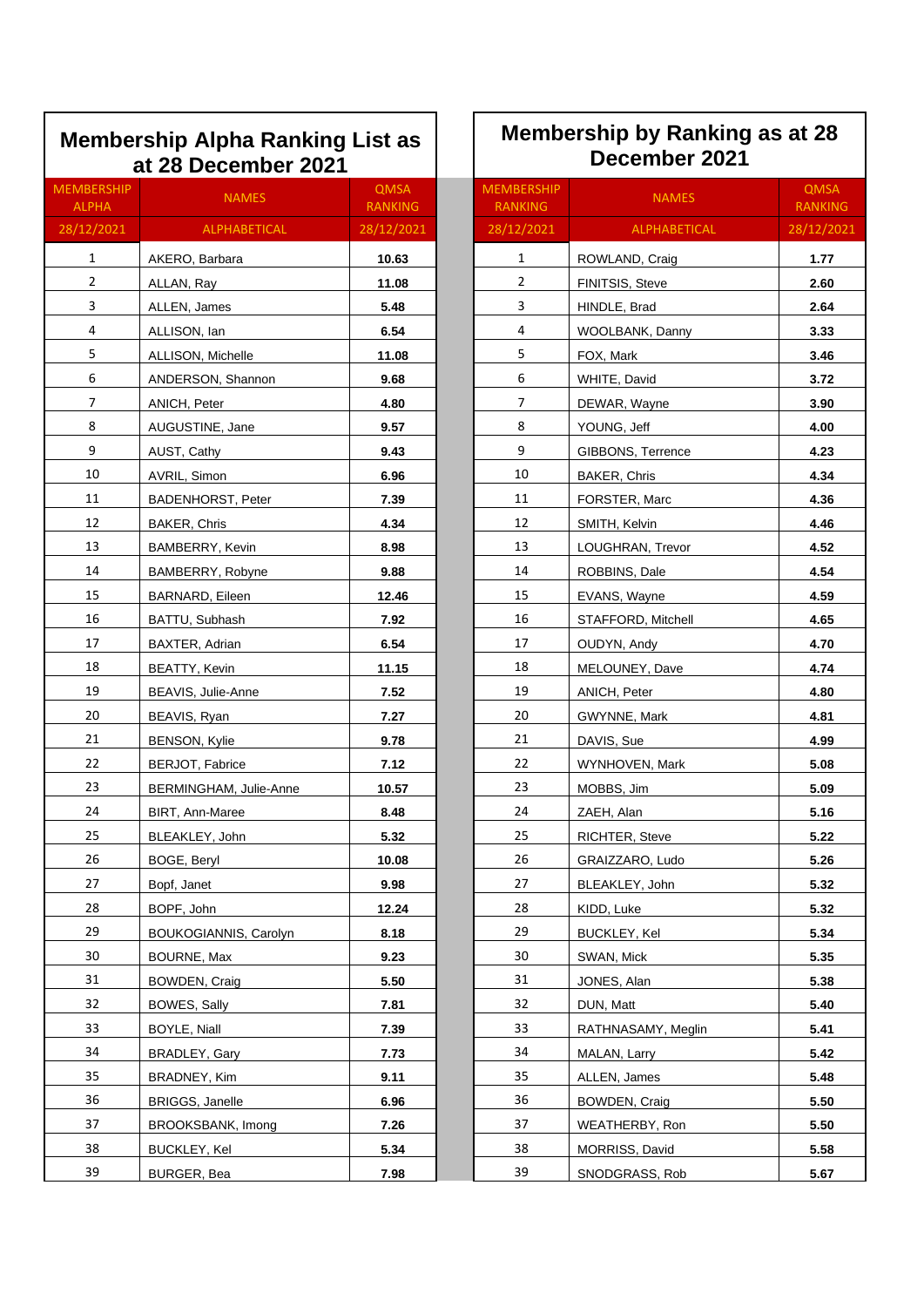| 40 | <b>BURROW, Carole</b>    | 8.81  | 40 | HAMMETT, Kylee       | 5.70 |
|----|--------------------------|-------|----|----------------------|------|
| 41 | CAREY, Jason             | 8.40  | 41 | DAVIES, Stephen      | 5.72 |
| 42 | <b>CARSBURG, Margie</b>  | 9.73  | 42 | ORR, Paul            | 5.72 |
| 43 | CATTO, Rob               | 11.44 | 43 | MEAD, Paul           | 5.73 |
| 44 | CLARKSON, Daniel         | 6.92  | 44 | O'SULLIVAN, Patrick  | 5.74 |
| 45 | CLAYTON, Nanette         | 11.10 | 45 | PETRIE, Keith        | 5.77 |
| 46 | COLLINS, Bernie          | 11.10 | 46 | DARVILL, Roger       | 5.79 |
| 47 | CONROY, Lee              | 9.84  | 47 | WARD, Glen           | 5.81 |
| 48 | CONTESSA, Keith          | 8.65  | 48 | WILSON, Rob          | 5.89 |
| 49 | COOK, Brian              | 6.47  | 49 | GOODALL, Gino        | 6.00 |
| 50 | COOK, Yvonne             | 11.00 | 50 | GALLAGHER, Sean      | 6.01 |
| 51 | COPE, Peter              | 7.54  | 51 | WILLIAMS, Sue        | 6.02 |
| 52 | CREIGHTON, Jim           | 8.49  | 52 | ROSSINGTON, Scott    | 6.04 |
| 53 | CREIGHTON, Rhonda        | 9.75  | 53 | GRIGG, Alf           | 6.07 |
| 54 | CROFT, John              | 8.97  | 54 | HARVEY, Trevor       | 6.09 |
| 55 | DARVILL, Roger           | 5.79  | 55 | STRANG, Sam          | 6.11 |
| 56 | DAVIES, Stephen          | 5.72  | 56 | MCBRIDE, Martin      | 6.17 |
| 57 | DAVIS, Gavin             | 7.12  | 57 | LAVER, Mick          | 6.18 |
| 58 | DAVIS, Sue               | 4.99  | 58 | <b>VLISMAS, Tony</b> | 6.18 |
| 59 | DEAN, Troy               | 6.40  | 59 | WILLIAMS, Kelby      | 6.25 |
| 60 | DELANEY, Marge           | 9.85  | 60 | ENGLISH, Jeff        | 6.28 |
| 61 | DENNING, Sharon          | 11.29 | 61 | SHIPMAN, Dean        | 6.30 |
| 62 | DENNIS, Jon              | 10.69 | 62 | KOGLER, Chris        | 6.33 |
| 63 | DEWAR, Ursula            | 10.92 | 63 | SCHEFE, Allan        | 6.34 |
| 64 | DEWAR, Wayne             | 3.90  | 64 | STURM, Bevin         | 6.38 |
| 65 | DIMES, Kathleen          | 9.79  | 65 | DEAN, Troy           | 6.40 |
| 66 | DORRICOTT, Shirley       | 11.47 | 66 | STOWELL, Graeme      | 6.43 |
| 67 | DUN, Matt                | 5.40  | 67 | <b>REMILTON, Rob</b> | 6.44 |
| 68 | DURRINGTON, Lindsay      | 10.15 | 68 | SEXTON, Tony         | 6.46 |
| 69 | EATON, Wayne             | 9.22  | 69 | COOK, Brian          | 6.47 |
| 70 | EDMONDS, Saul            | 8.68  | 70 | PERKINS, Chris       | 6.50 |
| 71 | ELIOTT, Andrew           | 11.43 | 71 | ALLISON, Ian         | 6.54 |
| 72 | ELIOTT, Melissa          | 9.09  | 72 | BAXTER, Adrian       | 6.54 |
| 73 | ENGEL, Neil              | 8.80  | 73 | THOMAS, Werfel       | 6.58 |
| 74 | ENGLISH, Jeff            | 6.28  | 74 | TAYLOR, Hugh         | 6.69 |
| 75 | EVANS, Rod               | 6.79  | 75 | LARKIN, David        | 6.71 |
| 76 | EVANS, Wayne             | 4.59  | 76 | EVANS, Rod           | 6.79 |
| 77 | <b>EVERITT, Chrissie</b> | 8.18  | 77 | GOTT, Phil           | 6.82 |
| 78 | FILES, Jo                | 10.21 | 78 | MOROVE, Freddy       | 6.82 |
| 79 | FINITSIS, Steve          | 2.60  | 79 | HAIGH, Doug          | 6.89 |
| 80 | FITCH, Jenny             | 10.26 | 80 | TRACEY-PATTE, Kym    | 6.89 |
| 81 | FITCH, Rod               | 7.40  | 81 | CLARKSON, Daniel     | 6.92 |
| 82 | FLORIAN, Anthony         | 9.04  | 82 | FOX, Barry           | 6.92 |
| 83 | FORSTER, Marc            | 4.36  | 83 | GARDNER, Paul        | 6.92 |
| 84 | FOSTER, Kerry            | 7.04  | 84 | MORECROFT, Troy      | 6.93 |

| 40 | <b>BURROW, Carole</b>    | 8.81  | 40 | HAMMETT, Kylee       | 5.70 |
|----|--------------------------|-------|----|----------------------|------|
| 41 | CAREY, Jason             | 8.40  | 41 | DAVIES, Stephen      | 5.72 |
| 42 | CARSBURG, Margie         | 9.73  | 42 | ORR, Paul            | 5.72 |
| 43 | CATTO, Rob               | 11.44 | 43 | MEAD, Paul           | 5.73 |
| 44 | CLARKSON, Daniel         | 6.92  | 44 | O'SULLIVAN, Patrick  | 5.74 |
| 45 | CLAYTON, Nanette         | 11.10 | 45 | PETRIE, Keith        | 5.77 |
| 46 | COLLINS, Bernie          | 11.10 | 46 | DARVILL, Roger       | 5.79 |
| 47 | CONROY, Lee              | 9.84  | 47 | WARD, Glen           | 5.81 |
| 48 | CONTESSA, Keith          | 8.65  | 48 | WILSON, Rob          | 5.89 |
| 49 | COOK, Brian              | 6.47  | 49 | GOODALL, Gino        | 6.00 |
| 50 | COOK, Yvonne             | 11.00 | 50 | GALLAGHER, Sean      | 6.01 |
| 51 | COPE, Peter              | 7.54  | 51 | WILLIAMS, Sue        | 6.02 |
| 52 | CREIGHTON, Jim           | 8.49  | 52 | ROSSINGTON, Scott    | 6.04 |
| 53 | CREIGHTON, Rhonda        | 9.75  | 53 | GRIGG, Alf           | 6.07 |
| 54 | CROFT, John              | 8.97  | 54 | HARVEY, Trevor       | 6.09 |
| 55 | DARVILL, Roger           | 5.79  | 55 | STRANG, Sam          | 6.11 |
| 56 | DAVIES, Stephen          | 5.72  | 56 | MCBRIDE, Martin      | 6.17 |
| 57 | DAVIS, Gavin             | 7.12  | 57 | LAVER, Mick          | 6.18 |
| 58 | DAVIS, Sue               | 4.99  | 58 | <b>VLISMAS, Tony</b> | 6.18 |
| 59 | DEAN, Troy               | 6.40  | 59 | WILLIAMS, Kelby      | 6.25 |
| 60 | DELANEY, Marge           | 9.85  | 60 | ENGLISH, Jeff        | 6.28 |
| 61 | DENNING, Sharon          | 11.29 | 61 | SHIPMAN, Dean        | 6.30 |
| 62 | DENNIS, Jon              | 10.69 | 62 | KOGLER, Chris        | 6.33 |
| 63 | DEWAR, Ursula            | 10.92 | 63 | SCHEFE, Allan        | 6.34 |
| 64 | DEWAR, Wayne             | 3.90  | 64 | STURM, Bevin         | 6.38 |
| 65 | DIMES, Kathleen          | 9.79  | 65 | DEAN, Troy           | 6.40 |
| 66 | DORRICOTT, Shirley       | 11.47 | 66 | STOWELL, Graeme      | 6.43 |
| 67 | DUN, Matt                | 5.40  | 67 | REMILTON, Rob        | 6.44 |
| 68 | DURRINGTON, Lindsay      | 10.15 | 68 | SEXTON, Tony         | 6.46 |
| 69 | EATON, Wayne             | 9.22  | 69 | COOK, Brian          | 6.47 |
| 70 | EDMONDS, Saul            | 8.68  | 70 | PERKINS, Chris       | 6.50 |
| 71 | ELIOTT, Andrew           | 11.43 | 71 | ALLISON, Ian         | 6.54 |
| 72 | ELIOTT, Melissa          | 9.09  | 72 | BAXTER, Adrian       | 6.54 |
| 73 | ENGEL, Neil              | 8.80  | 73 | THOMAS, Werfel       | 6.58 |
| 74 | ENGLISH, Jeff            | 6.28  | 74 | TAYLOR, Hugh         | 6.69 |
| 75 | EVANS, Rod               | 6.79  | 75 | LARKIN, David        | 6.71 |
| 76 | EVANS, Wayne             | 4.59  | 76 | EVANS, Rod           | 6.79 |
| 77 | <b>EVERITT, Chrissie</b> | 8.18  | 77 | GOTT, Phil           | 6.82 |
| 78 | FILES, Jo                | 10.21 | 78 | MOROVE, Freddy       | 6.82 |
| 79 | FINITSIS, Steve          | 2.60  | 79 | HAIGH, Doug          | 6.89 |
| 80 | FITCH, Jenny             | 10.26 | 80 | TRACEY-PATTE, Kym    | 6.89 |
| 81 | FITCH, Rod               | 7.40  | 81 | CLARKSON, Daniel     | 6.92 |
| 82 | FLORIAN, Anthony         | 9.04  | 82 | FOX, Barry           | 6.92 |
| 83 | FORSTER, Marc            | 4.36  | 83 | GARDNER, Paul        | 6.92 |
| 84 | FOSTER, Kerry            | 7.04  | 84 | MORECROFT, Troy      | 6.93 |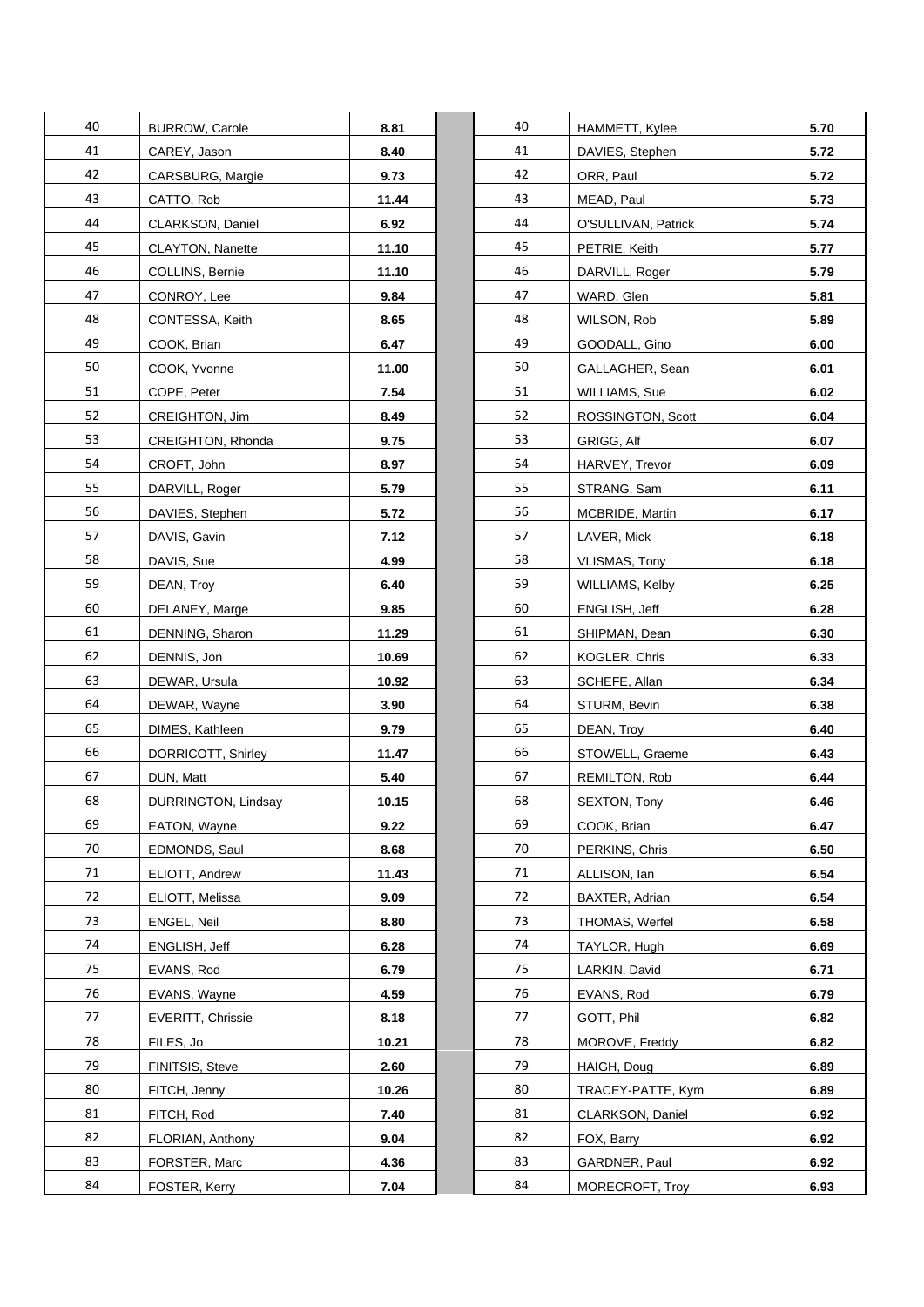| 85  | FOX, Barry              | 6.92  | 85  | PEARSE, Dar         |
|-----|-------------------------|-------|-----|---------------------|
| 86  | FOX, Mark               | 3.46  | 86  | AVRIL, Simon        |
| 87  | FOX, Matt               | 7.17  | 87  | BRIGGS, Jan         |
| 88  | FOX, Rose               | 8.93  | 88  | STUART, Lisa        |
| 89  | FOX, Trish              | 10.01 | 89  | FOSTER, Ker         |
| 90  | FRAME, Denise           | 11.39 | 90  | MINGAY, Gav         |
| 91  | FRANKCOM, Ralph         | 8.60  | 91  | MYLREA, Ros         |
| 92  | FREEMAN, Wendy          | 7.39  | 92  | PRITCHARD,          |
| 93  | FREER, Janell           | 9.90  | 93  | JOHNSTON,           |
| 94  | FROHLOFF, Liz           | 8.56  | 94  | HULSE, Antho        |
| 95  | FRY, Maureen            | 10.89 | 95  | WEERHEIM,           |
| 96  | GALLAGHER, Sean         | 6.01  | 96  | BERJOT, Fab         |
| 97  | GARDNER, Paul           | 6.92  | 97  | DAVIS, Gavin        |
| 229 | <b>GEORGE, Andrew</b>   | 8.95  | 98  | MCWILLIAM,          |
| 98  | GEORGE, Julie           | 10.49 | 99  | FOX, Matt           |
| 99  | GIACOMANTONIO, Kay      | 9.49  | 100 | JENSEN, Ker         |
| 100 | GIBBONS, Terrence       | 4.23  | 101 | RIPPER, Stev        |
| 101 | GIBBS, Gary             | 9.01  | 102 | WHITE, Mick         |
| 102 | GILLIES, Helen          | 10.64 | 103 | <b>BROOKSBAN</b>    |
| 103 | GILPIN, David           | 8.02  | 104 | MARKWART,           |
| 104 | GLANFIELD, Jan          | 11.19 | 105 | BEAVIS, Ryar        |
| 105 | GOODALL, Gino           | 6.00  | 106 | GREISBACH,          |
| 106 | GOODALL, Sue            | 11.06 | 107 | OLSEN, Brian        |
| 107 | GOTT, Phil              | 6.82  | 108 | WILSON, Col         |
| 108 | GRAIZZARO, Ludo         | 5.26  | 109 | GRAY, Mandy         |
| 109 | <b>GRANDIN, Chris</b>   | 10.44 | 110 | PETERSON,           |
| 110 | GRAY, Mandy             | 7.34  | 111 | <b>BADENHORS</b>    |
| 111 | GREISBACH, Keith        | 7.30  | 112 | BOYLE, Niall        |
| 112 | GRIFFITHS, Karen        | 9.80  | 113 | FREEMAN, W          |
| 113 | GRIGG, Alf              | 6.07  | 114 | FITCH, Rod          |
| 114 | GRINTER, Dave           | 7.55  | 115 | MITTRA, Malo        |
| 115 | <b>GRINTER, Letitia</b> | 7.86  | 116 | HUMRICH, G          |
| 116 | GWYNNE, Mark            | 4.81  | 117 | BEAVIS, Julie       |
| 117 | HAIGH, Doug             | 6.89  | 118 | TAIT, Maurice       |
| 118 | HAINES, Korryn          | 10.77 | 119 | COPE, Peter         |
| 119 | HALL, Barry             | 9.12  | 120 | GRINTER, Da         |
| 120 | HALPERN, Debbie         | 8.77  | 121 | WOLSKI, lan         |
| 121 | HAM, Karen              | 10.42 | 122 | MAXFIELD, T         |
| 122 | HAMMETT, Kylee          | 5.70  | 123 | NINNES, Gar         |
| 123 | HANNELLY, Rhonda        | 10.50 | 124 | <b>BRADLEY, Ga</b>  |
| 124 | HARRIS, Len             | 12.32 | 125 | VOGLER, Pet         |
| 125 | HARVEY, Trevor          | 6.09  | 126 | MEIENBERG,          |
| 126 | HAYNE, Mark             | 8.19  | 127 | WALE, Jason         |
| 127 | HINDLE, Brad            | 2.64  | 128 | <b>BOWES, Sally</b> |
| 128 | HINDLE, Veronica        | 10.69 | 129 | LOPES, Liz          |

| 85  | FOX, Barry              | 6.92  | 85  | PEARSE, Darryl           | 6.93 |
|-----|-------------------------|-------|-----|--------------------------|------|
| 86  | FOX, Mark               | 3.46  | 86  | AVRIL, Simon             | 6.96 |
| 87  | FOX, Matt               | 7.17  | 87  | <b>BRIGGS, Janelle</b>   | 6.96 |
| 88  | FOX, Rose               | 8.93  | 88  | STUART, Lisa             | 6.96 |
| 89  | FOX, Trish              | 10.01 | 89  | FOSTER, Kerry            | 7.04 |
| 90  | FRAME, Denise           | 11.39 | 90  | MINGAY, Gavin            | 7.04 |
| 91  | FRANKCOM, Ralph         | 8.60  | 91  | MYLREA, Ross             | 7.06 |
| 92  | FREEMAN, Wendy          | 7.39  | 92  | PRITCHARD, Peter         | 7.06 |
| 93  | FREER, Janell           | 9.90  | 93  | JOHNSTON, Joanne         | 7.07 |
| 94  | FROHLOFF, Liz           | 8.56  | 94  | HULSE, Anthony           | 7.08 |
| 95  | FRY, Maureen            | 10.89 | 95  | WEERHEIM, Don            | 7.10 |
| 96  | GALLAGHER, Sean         | 6.01  | 96  | <b>BERJOT, Fabrice</b>   | 7.12 |
| 97  | GARDNER, Paul           | 6.92  | 97  | DAVIS, Gavin             | 7.12 |
| 229 | GEORGE, Andrew          | 8.95  | 98  | MCWILLIAM, Justin        | 7.16 |
| 98  | GEORGE, Julie           | 10.49 | 99  | FOX, Matt                | 7.17 |
| 99  | GIACOMANTONIO, Kay      | 9.49  | 100 | JENSEN, Kerry            | 7.20 |
| 100 | GIBBONS, Terrence       | 4.23  | 101 | RIPPER, Steve            | 7.20 |
| 101 | GIBBS, Gary             | 9.01  | 102 | WHITE, Mick              | 7.25 |
| 102 | GILLIES, Helen          | 10.64 | 103 | BROOKSBANK, Imong        | 7.26 |
| 103 | GILPIN, David           | 8.02  | 104 | MARKWART, Jake           | 7.26 |
| 104 | GLANFIELD, Jan          | 11.19 | 105 | BEAVIS, Ryan             | 7.27 |
| 105 | GOODALL, Gino           | 6.00  | 106 | GREISBACH, Keith         | 7.30 |
| 106 | GOODALL, Sue            | 11.06 | 107 | OLSEN, Brian             | 7.31 |
| 107 | GOTT, Phil              | 6.82  | 108 | WILSON, Col              | 7.33 |
| 108 | GRAIZZARO, Ludo         | 5.26  | 109 | GRAY, Mandy              | 7.34 |
| 109 | <b>GRANDIN, Chris</b>   | 10.44 | 110 | PETERSON, Carl           | 7.37 |
| 110 | GRAY, Mandy             | 7.34  | 111 | <b>BADENHORST, Peter</b> | 7.39 |
| 111 | GREISBACH, Keith        | 7.30  | 112 | BOYLE, Niall             | 7.39 |
| 112 | GRIFFITHS, Karen        | 9.80  | 113 | FREEMAN, Wendy           | 7.39 |
| 113 | GRIGG, Alf              | 6.07  | 114 | FITCH, Rod               | 7.40 |
| 114 | GRINTER, Dave           | 7.55  | 115 | MITTRA, Malcolm          | 7.43 |
| 115 | <b>GRINTER, Letitia</b> | 7.86  | 116 | HUMRICH, Gary            | 7.49 |
| 116 | GWYNNE, Mark            | 4.81  | 117 | BEAVIS, Julie-Anne       | 7.52 |
| 117 | HAIGH, Doug             | 6.89  | 118 | TAIT, Maurice            | 7.52 |
| 118 | HAINES, Korryn          | 10.77 | 119 | COPE, Peter              | 7.54 |
| 119 | HALL, Barry             | 9.12  | 120 | GRINTER, Dave            | 7.55 |
| 120 | HALPERN, Debbie         | 8.77  | 121 | WOLSKI, lan              | 7.55 |
| 121 | HAM, Karen              | 10.42 | 122 | MAXFIELD, Toni           | 7.65 |
| 122 | HAMMETT, Kylee          | 5.70  | 123 | NINNES, Gary             | 7.68 |
| 123 | HANNELLY, Rhonda        | 10.50 | 124 | BRADLEY, Gary            | 7.73 |
| 124 | HARRIS, Len             | 12.32 | 125 | VOGLER, Peter            | 7.76 |
| 125 | HARVEY, Trevor          | 6.09  | 126 | MEIENBERG, Ralph         | 7.77 |
| 126 | HAYNE, Mark             | 8.19  | 127 | WALE, Jason              | 7.79 |
| 127 | HINDLE, Brad            | 2.64  | 128 | BOWES, Sally             | 7.81 |
| 128 | HINDLE, Veronica        | 10.69 | 129 | LOPES, Liz               | 7.84 |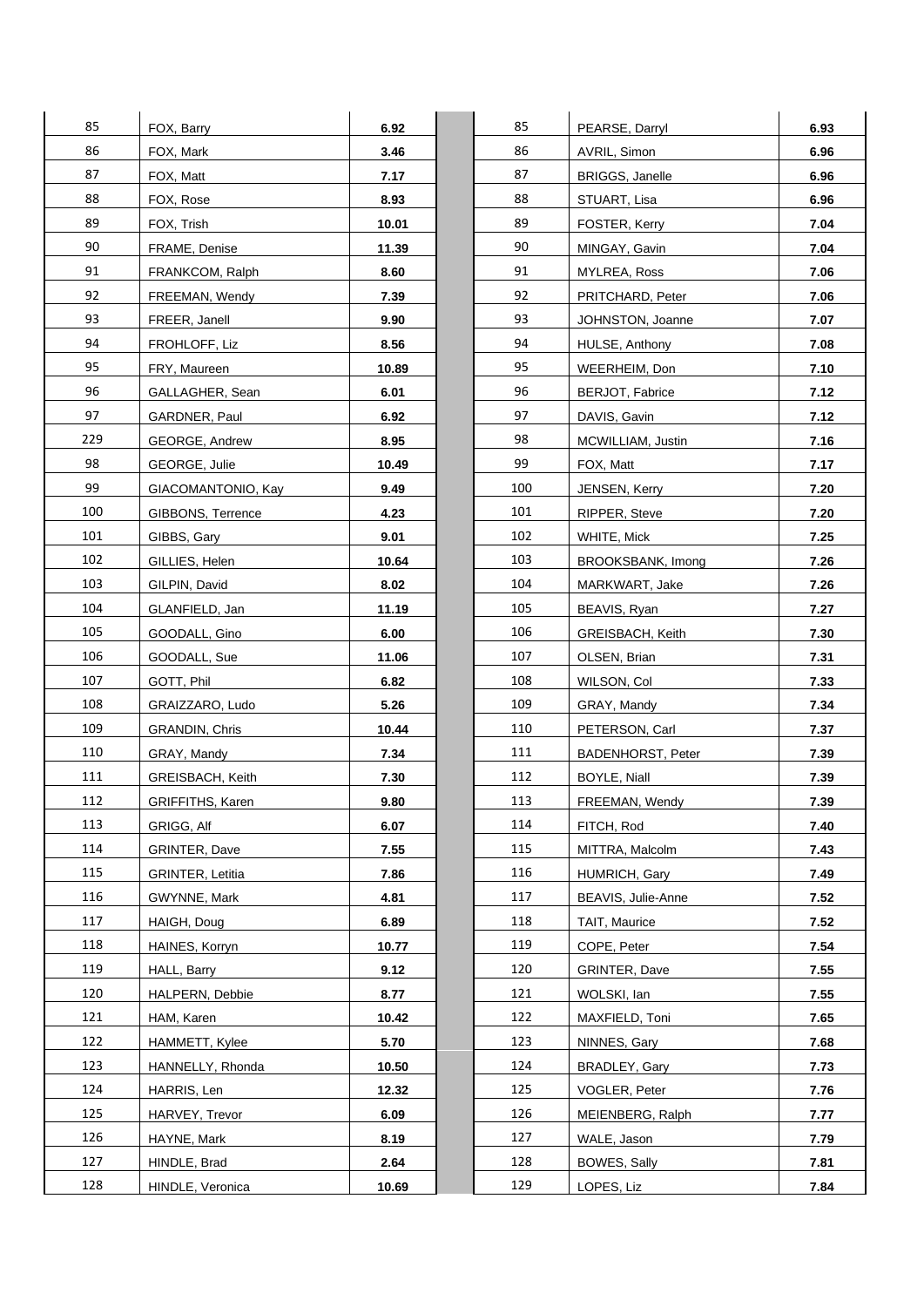| 129 | HOHN, Brendon            | 8.12  | 130 | <b>GRINTER, Letitia</b> | 7.86 |
|-----|--------------------------|-------|-----|-------------------------|------|
| 130 | HOLMES, Rob              | 8.62  | 131 | WOOD, Shannon           | 7.86 |
| 131 | HOMER, Reg               | 10.38 | 132 | BATTU, Subhash          | 7.92 |
| 132 | HOWARD, Graeme           | 8.44  | 133 | BURGER, Bea             | 7.98 |
| 133 | HULSE, Anthony           | 7.08  | 134 |                         |      |
| 134 |                          | 7.49  | 135 | <b>WILLIAMS, Steve</b>  | 7.98 |
|     | HUMRICH, Gary            |       |     | LAVER, Julie            | 7.99 |
| 135 | HURST, Joe               | 10.80 | 136 | GILPIN, David           | 8.02 |
| 136 | JENNISON, Sheree         | 9.39  | 137 | WONE, Keith             | 8.03 |
| 137 | JENSEN, Kerry            | 7.20  | 138 | KEIJZER, Lot            | 8.06 |
| 138 | JOHNSTON, Cheryl         | 10.83 | 139 | <b>READER, Scott</b>    | 8.09 |
| 139 | JOHNSTON, Joanne         | 7.07  | 140 | HOHN, Brendon           | 8.12 |
| 140 | JONES, Alan              | 5.38  | 141 | MOHR, Jane              | 8.13 |
| 141 | KADIC, Elva              | 9.91  | 142 | SAUNDERS, Frank         | 8.13 |
| 142 | KEAM, Janice             | 10.87 | 143 | PFINGST, Anthony        | 8.14 |
| 143 | KEIJZER, Lot             | 8.06  | 144 | SHEGOG, Jon             | 8.14 |
| 144 | KELLY, Dave              | 8.97  | 145 | BOUKOGIANNIS, Carolyn   | 8.18 |
| 145 | KENDRICK, lan            | 8.33  | 146 | EVERITT, Chrissie       | 8.18 |
| 146 | KENNEDY, Marilyn         | 8.75  | 147 | HAYNE, Mark             | 8.19 |
| 147 | KHIZAR, Abe              | 8.76  | 148 | TRUSKINGER, Andrea      | 8.19 |
| 148 | KIDD, Luke               | 5.32  | 149 | ZAVATTARO, Marisa       | 8.19 |
| 149 | KIRCHNER, Julie          | 8.76  | 150 | STAPLES, Gaylene        | 8.27 |
| 150 | KNAUTH, Pat              | 11.20 | 151 | LASHERAS, Frank         | 8.29 |
| 151 | KNAUTH, Peter            | 9.93  | 152 | O'LEARY, Neal           | 8.32 |
| 152 | KNIGHT, Robert           | 9.19  | 153 | KENDRICK, lan           | 8.33 |
| 153 | KNIGHT, Ruth             | 10.30 | 154 | MELLICK, Chris          | 8.35 |
| 154 | KOGLER, Chris            | 6.33  | 155 | TATE, Sarah             | 8.39 |
| 155 | LARKIN, David            | 6.71  | 156 | CAREY, Jason            | 8.40 |
| 156 | LASHERAS, Frank          | 8.29  | 157 | MATHER, Kerry           | 8.40 |
| 157 | LAVER, Julie             | 7.99  | 158 | HOWARD, Graeme          | 8.44 |
| 158 | LAVER, Mick              | 6.18  | 159 | WEBB, Tony              | 8.44 |
| 159 | LEIGHTON, Michael        | 11.26 | 160 | PRENTICE, Robyn         | 8.46 |
| 160 | LENNARD, Roger           | 8.88  | 161 | BIRT, Ann-Maree         | 8.48 |
| 161 | <b>LEONARD. Michelle</b> | 8.86  | 162 | CREIGHTON, Jim          | 8.49 |
| 162 | LESTER, Melissa          | 9.59  | 163 | PURNELL, lan            | 8.50 |
| 163 | LILLEY, Frances          | 9.25  | 164 | NANNIE, Cleo            | 8.55 |
| 164 | LLOYD, Lacey             | 9.45  | 165 | FROHLOFF, Liz           | 8.56 |
| 165 | LOPES, Liz               | 7.84  | 166 | FRANKCOM, Ralph         | 8.60 |
| 166 | LOUGHRAN, Trevor         | 4.52  | 167 | VENKAT, Gopal           | 8.60 |
| 167 | LYNN, Bev                | 10.26 | 168 | HOLMES, Rob             | 8.62 |
| 168 | LYNN, Kym                | 9.37  | 169 | PATERSON, Kathy         | 8.64 |
| 169 | MACQUARRIE, Alex         | 9.40  | 170 | CONTESSA, Keith         | 8.65 |
| 170 | MALAN, Larry             | 5.42  | 171 | PETERS, Barry           | 8.65 |
| 171 |                          |       | 172 |                         |      |
| 172 | MARKWART, Jake           | 7.26  | 173 | EDMONDS, Saul           | 8.68 |
|     | MATHER, Kerry            | 8.40  |     | TAIT, Chyrel            | 8.73 |
| 173 | MAXFIELD, Toni           | 7.65  | 174 | KENNEDY, Marilyn        | 8.75 |

| 130 | <b>GRINTER, Letitia</b>  | 7.86 |
|-----|--------------------------|------|
| 131 | WOOD, Shannon            | 7.86 |
| 132 | BATTU, Subhash           | 7.92 |
| 133 | BURGER, Bea              | 7.98 |
| 134 | WILLIAMS, Steve          | 7.98 |
| 135 | LAVER, Julie             | 7.99 |
| 136 | GILPIN, David            | 8.02 |
| 137 | WONE, Keith              | 8.03 |
| 138 | KEIJZER, Lot             | 8.06 |
| 139 | READER, Scott            | 8.09 |
| 140 | HOHN, Brendon            | 8.12 |
| 141 | MOHR, Jane               | 8.13 |
| 142 | SAUNDERS, Frank          | 8.13 |
| 143 | PFINGST, Anthony         | 8.14 |
| 144 | SHEGOG, Jon              | 8.14 |
| 145 | BOUKOGIANNIS, Carolyn    | 8.18 |
| 146 | <b>EVERITT, Chrissie</b> | 8.18 |
| 147 | HAYNE, Mark              | 8.19 |
| 148 | TRUSKINGER, Andrea       | 8.19 |
| 149 | ZAVATTARO, Marisa        | 8.19 |
| 150 | STAPLES, Gaylene         | 8.27 |
| 151 | LASHERAS, Frank          | 8.29 |
| 152 | O'LEARY, Neal            | 8.32 |
| 153 | KENDRICK, lan            | 8.33 |
| 154 | MELLICK, Chris           | 8.35 |
| 155 | TATE, Sarah              | 8.39 |
| 156 | CAREY, Jason             | 8.40 |
| 157 | MATHER, Kerry            | 8.40 |
| 158 | HOWARD, Graeme           | 8.44 |
| 159 | WEBB, Tony               | 8.44 |
| 160 | PRENTICE, Robyn          | 8.46 |
| 161 | BIRT, Ann-Maree          | 8.48 |
| 162 | CREIGHTON, Jim           | 8.49 |
| 163 | PURNELL, lan             | 8.50 |
| 164 | NANNIE, Cleo             | 8.55 |
| 165 | FROHLOFF, Liz            | 8.56 |
| 166 | FRANKCOM, Ralph          | 8.60 |
| 167 | VENKAT, Gopal            | 8.60 |
| 168 | HOLMES, Rob              | 8.62 |
| 169 | PATERSON, Kathy          | 8.64 |
| 170 | CONTESSA, Keith          | 8.65 |
| 171 | PETERS, Barry            | 8.65 |
| 172 | EDMONDS, Saul            | 8.68 |
| 173 | TAIT, Chyrel             | 8.73 |
| 174 | KENNEDY, Marilyn         | 8.75 |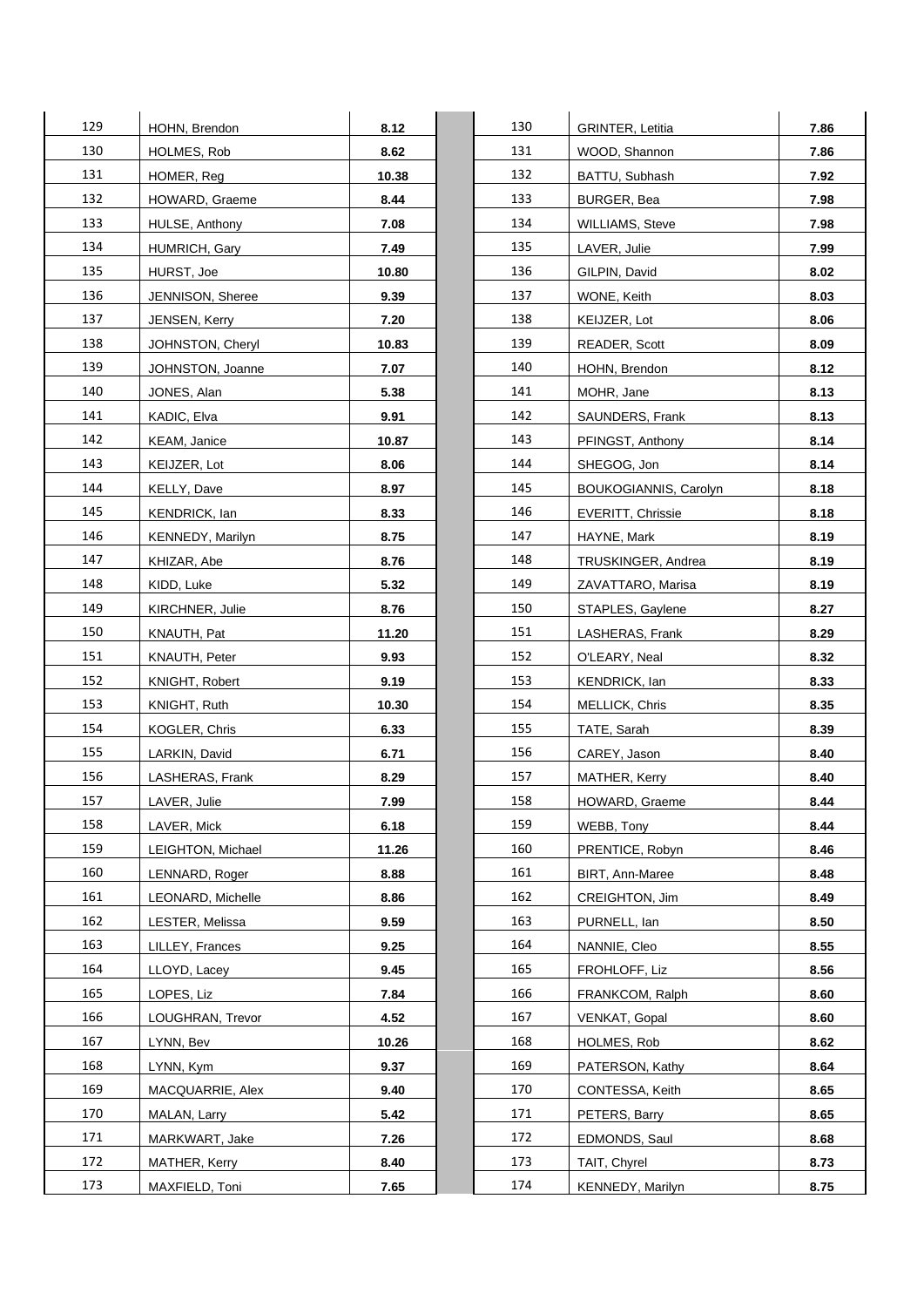| 174 | MCBRIDE, Graham        | 9.61  | 175 | KHIZAR, Abe           | 8.76 |
|-----|------------------------|-------|-----|-----------------------|------|
| 175 | <b>MCBRIDE, Martin</b> | 6.17  | 176 | KIRCHNER, Julie       | 8.76 |
| 176 | MCCLENAGHAN, Tom       | 9.41  | 177 | HALPERN, Debbie       | 8.77 |
| 177 | MCINTOSH, Brendon      | 12.00 | 178 | ENGEL, Neil           | 8.80 |
| 178 | MCINTOSH, Sarah        | 11.57 | 179 | <b>BURROW, Carole</b> | 8.81 |
| 179 | MCSWAINE, Carmel       | 10.87 | 180 | MURPHY, Gavin         | 8.84 |
| 180 | MCWILLIAM, Justin      | 7.16  | 181 | LEONARD, Michelle     | 8.86 |
| 181 | MEAD, Paul             | 5.73  | 182 | LENNARD, Roger        | 8.88 |
| 182 | MEIENBERG, Ralph       | 7.77  | 183 | WHITE, Lynne          | 8.91 |
| 183 | MELLICK, Chris         | 8.35  | 184 | FOX, Rose             | 8.93 |
| 184 | MELLICK, Fred          | 11.32 | 185 | GEORGE, Andrew        | 8.95 |
| 185 | MELOUNEY, Dave         | 4.74  | 186 | CROFT, John           | 8.97 |
| 186 | MINGAY, Gavin          | 7.04  | 187 | KELLY, Dave           | 8.97 |
| 187 | MITTRA, Malcolm        | 7.43  | 188 | BAMBERRY, Kevin       | 8.98 |
| 188 | MOBBS, Jim             | 5.09  | 189 | GIBBS, Gary           | 9.01 |
| 189 | MODDR, Joe             | 11.90 | 190 | SIDDANS, Laura        | 9.01 |
| 190 | MOHR, Jane             | 8.13  | 191 | WALSH, Carole         | 9.02 |
| 191 | MORECROFT, Troy        | 6.93  | 192 | FLORIAN, Anthony      | 9.04 |
| 192 | MOROVE, Freddy         | 6.82  | 193 | PARKER, Catherine     | 9.08 |
| 193 | <b>MORRISON, Marie</b> | 12.95 | 194 | ELIOTT, Melissa       | 9.09 |
| 194 | MORRISS, David         | 5.58  | 195 | BRADNEY, Kim          | 9.11 |
| 195 | MUMFORD, Wayne         | 9.78  | 196 | HALL, Barry           | 9.12 |
| 196 | MURPHY, Gavin          | 8.84  | 197 | ZILLMER, Peter        | 9.14 |
| 197 | MYLREA, Ross           | 7.06  | 198 | SMITH, Wayne          | 9.18 |
| 198 | NANNIE, Cleo           | 8.55  | 199 | WATKINS, Helen        | 9.18 |
| 199 | NEALE, Eunice          | 11.87 | 200 | KNIGHT, Robert        | 9.19 |
| 200 | NEISSON, Ron           | 10.65 | 201 | EATON, Wayne          | 9.22 |
| 201 | NINNES, Gary           | 7.68  | 202 | BOURNE, Max           | 9.23 |
| 202 | O'LEARY, Neal          | 8.32  | 203 | LILLEY, Frances       | 9.25 |
| 203 | OLSEN, Brian           | 7.31  | 204 | SMITH, Terry          | 9.26 |
| 204 | ORR, Paul              | 5.72  | 205 | SENTCH, Roger         | 9.27 |
| 205 | O'SULLIVAN, Patrick    | 5.74  | 206 | WALDRON, Dale         | 9.28 |
| 206 | OUDYN, Andy            | 4.70  | 207 | PAYNTER, Belinda      | 9.29 |
| 207 | PARKER, Catherine      | 9.08  | 208 | LYNN, Kym             | 9.37 |
| 208 | PATERSON, Kathy        | 8.64  | 209 | JENNISON, Sheree      | 9.39 |
| 209 | PAYNTER, Belinda       | 9.29  | 210 | MACQUARRIE, Alex      | 9.40 |
| 210 | PEARSE, Darryl         | 6.93  | 211 | MCCLENAGHAN, Tom      | 9.41 |
| 211 | PERKINS, Chris         | 6.50  | 212 | AUST, Cathy           | 9.43 |
| 212 | PETERS, Barry          | 8.65  | 213 | LLOYD, Lacey          | 9.45 |
| 213 | PETERSON, Carl         | 7.37  | 214 | GIACOMANTONIO, Kay    | 9.49 |
| 214 | PETRIE, Keith          | 5.77  | 215 | AUGUSTINE, Jane       | 9.57 |
| 215 | PFINGST, Anthony       | 8.14  | 216 | LESTER, Melissa       | 9.59 |
| 216 | PFINGST, Monique       | 10.04 | 217 | MCBRIDE, Graham       | 9.61 |
| 217 | PHILLIPS, Glynis       | 11.06 | 218 | TAYLOR, Sharon        | 9.61 |
| 218 | POPPLE, Lyn            | 12.06 | 219 | ANDERSON, Shannon     | 9.68 |

| 175 | KHIZAR, Abe           | 8.76 |
|-----|-----------------------|------|
| 176 | KIRCHNER, Julie       | 8.76 |
| 177 | HALPERN, Debbie       | 8.77 |
| 178 | ENGEL, Neil           | 8.80 |
| 179 | <b>BURROW, Carole</b> | 8.81 |
| 180 | MURPHY, Gavin         | 8.84 |
| 181 | LEONARD, Michelle     | 8.86 |
| 182 | LENNARD, Roger        | 8.88 |
| 183 | WHITE, Lynne          | 8.91 |
| 184 | FOX, Rose             | 8.93 |
| 185 | <b>GEORGE, Andrew</b> | 8.95 |
| 186 | CROFT, John           | 8.97 |
| 187 | KELLY, Dave           | 8.97 |
| 188 | BAMBERRY, Kevin       | 8.98 |
| 189 | GIBBS, Gary           | 9.01 |
| 190 | SIDDANS, Laura        | 9.01 |
| 191 | WALSH, Carole         | 9.02 |
| 192 | FLORIAN, Anthony      | 9.04 |
| 193 | PARKER, Catherine     | 9.08 |
| 194 | ELIOTT, Melissa       | 9.09 |
| 195 | BRADNEY, Kim          | 9.11 |
| 196 | HALL, Barry           | 9.12 |
| 197 | ZILLMER, Peter        | 9.14 |
| 198 | SMITH, Wayne          | 9.18 |
| 199 | WATKINS, Helen        | 9.18 |
| 200 | KNIGHT, Robert        | 9.19 |
| 201 | EATON, Wayne          | 9.22 |
| 202 | BOURNE, Max           | 9.23 |
| 203 | LILLEY, Frances       | 9.25 |
| 204 | SMITH, Terry          | 9.26 |
| 205 | SENTCH, Roger         | 9.27 |
| 206 | WALDRON, Dale         | 9.28 |
| 207 | PAYNTER, Belinda      | 9.29 |
| 208 | LYNN, Kym             | 9.37 |
| 209 | JENNISON, Sheree      | 9.39 |
| 210 | MACQUARRIE, Alex      | 9.40 |
| 211 | MCCLENAGHAN, Tom      | 9.41 |
| 212 | AUST, Cathy           | 9.43 |
| 213 | LLOYD, Lacey          | 9.45 |
| 214 | GIACOMANTONIO, Kay    | 9.49 |
| 215 | AUGUSTINE, Jane       | 9.57 |
| 216 | LESTER, Melissa       | 9.59 |
| 217 | MCBRIDE, Graham       | 9.61 |
| 218 | TAYLOR, Sharon        | 9.61 |
| 219 | ANDERSON, Shannon     | 9.68 |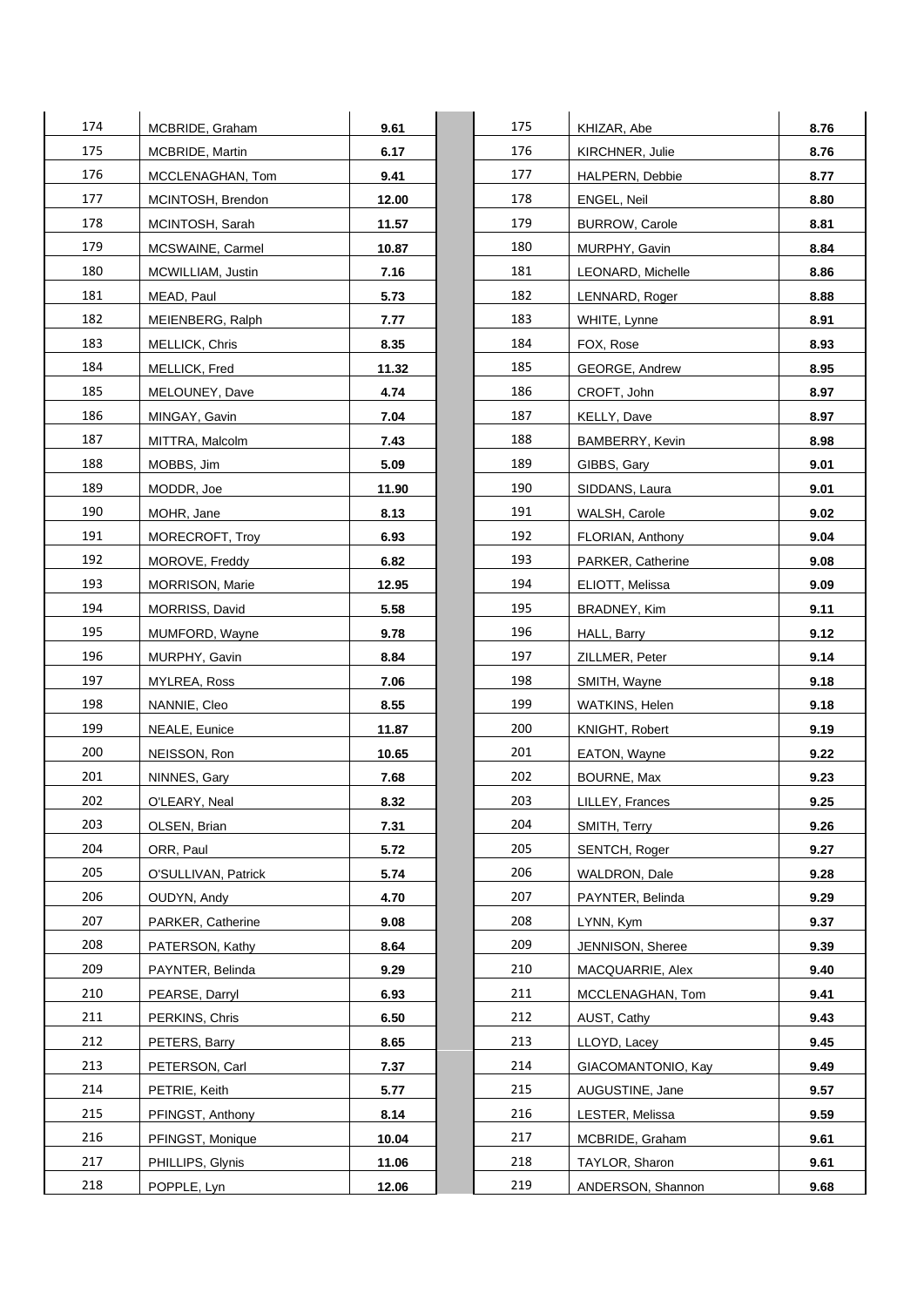| 219<br>220<br>221 | PRENTICE, Robyn      | 8.46  | 220 |                         |       |
|-------------------|----------------------|-------|-----|-------------------------|-------|
|                   |                      |       |     | SUMMONS, Eric           | 9.72  |
|                   | PRITCHARD, Peter     | 7.06  | 221 | CARSBURG, Margie        | 9.73  |
|                   | PROVERA, Denis       | 10.37 | 222 | CREIGHTON, Rhonda       | 9.75  |
| 222               | PURNELL, lan         | 8.50  | 223 | REICHLE, Lester         | 9.77  |
| 223               | RATHNASAMY, Meglin   | 5.41  | 224 | SAXBY, Liz              | 9.77  |
| 224               | READER, Scott        | 8.09  | 225 | <b>BENSON, Kylie</b>    | 9.78  |
| 225               | REICHLE, Lester      | 9.77  | 226 | MUMFORD, Wayne          | 9.78  |
| 226               | <b>REMILTON, Rob</b> | 6.44  | 227 | DIMES, Kathleen         | 9.79  |
| 227               | RICHTER, Steve       | 5.22  | 228 | <b>GRIFFITHS, Karen</b> | 9.80  |
| 228               | RIPPER, Steve        | 7.20  | 229 | CONROY, Lee             | 9.84  |
| 230               | ROBBINS, Dale        | 4.54  | 230 | DELANEY, Marge          | 9.85  |
| 231               | ROSSINGTON, Scott    | 6.04  | 231 | BAMBERRY, Robyne        | 9.88  |
| 232               | ROWLAND, Craig       | 1.77  | 232 | FREER, Janell           | 9.90  |
| 233               | SAUNDERS, Frank      | 8.13  | 233 | KADIC, Elva             | 9.91  |
| 234               | SAXBY, Liz           | 9.77  | 234 | SELLARS, Rod            | 9.91  |
| 235               | SCHEFE, Allan        | 6.34  | 235 | KNAUTH, Peter           | 9.93  |
| 236               | SCHUBERT, Sharyn     | 10.52 | 236 | WILLIAMS, Rhonda        | 9.96  |
| 237               | SELLARS, Rod         | 9.91  | 237 | Bopf, Janet             | 9.98  |
| 238               | SENTCH, Roger        | 9.27  | 238 | FOX, Trish              | 10.01 |
| 239               | SEXTON, Tony         | 6.46  | 239 | VIETZ, Bob              | 10.01 |
| 240               | SHEGOG, Jon          | 8.14  | 240 | PFINGST, Monique        | 10.04 |
| 241               | SHIPMAN, Dean        | 6.30  | 241 | BOGE, Beryl             | 10.08 |
| 242               | SIDDANS, Laura       | 9.01  | 242 | DURRINGTON, Lindsay     | 10.15 |
| 243               | SLATER, Ray          | 11.94 | 243 | FILES, Jo               | 10.21 |
| 244               | SMITH, Kelvin        | 4.46  | 244 | FITCH, Jenny            | 10.26 |
| 245               | SMITH, Terry         | 9.26  | 245 | LYNN, Bev               | 10.26 |
| 246               | SMITH, Wayne         | 9.18  | 246 | KNIGHT, Ruth            | 10.30 |
| 247               | SNODGRASS, Rob       | 5.67  | 247 | PROVERA, Denis          | 10.37 |
| 248               | STAFFORD, Mitchell   | 4.65  | 248 | HOMER, Req              | 10.38 |
| 249               | STAPLES, Gaylene     | 8.27  | 249 | HAM, Karen              | 10.42 |
| 250               | STOWELL, Graeme      | 6.43  | 250 | GRANDIN, Chris          | 10.44 |
| 251               | STRANG, Sam          | 6.11  | 251 | VALLELY, John           | 10.45 |
| 252               | STREET, Peter        | 10.86 | 252 | GEORGE, Julie           | 10.49 |
| 253               | STRETCH, John        | 11.27 | 253 | WILLIAMS, Joy           | 10.49 |
| 254               | STRIKE, Brian        | 11.43 | 254 | HANNELLY, Rhonda        | 10.50 |
| 255               | STUART, Lisa         | 6.96  | 255 | SCHUBERT, Sharyn        | 10.52 |
| 256               | STURM, Bevin         | 6.38  | 256 | WELLER, Gloria          | 10.56 |
| 257               | SUMMONS, Eric        | 9.72  | 257 | BERMINGHAM, Julie-Anne  | 10.57 |
| 258               | SWAN, Mick           | 5.35  | 258 | WALLACE, Seve           | 10.59 |
| 259               |                      |       | 259 |                         |       |
| 260               | TAIT, Chyrel         | 8.73  | 260 | AKERO, Barbara          | 10.63 |
| 261               | TAIT, Maurice        | 7.52  | 261 | WHACKETT, Jan           | 10.63 |
|                   | TATE, Sarah          | 8.39  |     | GILLIES, Helen          | 10.64 |
| 262<br>263        | TAYLOR, Hugh         | 6.69  | 262 | NEISSON, Ron            | 10.65 |
|                   | TAYLOR, John         | 10.85 | 263 | DENNIS, Jon             | 10.69 |

| 220 | SUMMONS, Eric          | 9.72  |
|-----|------------------------|-------|
| 221 | CARSBURG, Margie       | 9.73  |
| 222 | CREIGHTON, Rhonda      | 9.75  |
| 223 | REICHLE, Lester        | 9.77  |
| 224 | SAXBY, Liz             | 9.77  |
| 225 | <b>BENSON, Kylie</b>   | 9.78  |
| 226 | MUMFORD, Wayne         | 9.78  |
| 227 | DIMES, Kathleen        | 9.79  |
| 228 | GRIFFITHS, Karen       | 9.80  |
| 229 | CONROY, Lee            | 9.84  |
| 230 | DELANEY, Marge         | 9.85  |
| 231 | BAMBERRY, Robyne       | 9.88  |
| 232 | FREER, Janell          | 9.90  |
| 233 | KADIC, Elva            | 9.91  |
| 234 | SELLARS, Rod           | 9.91  |
| 235 | KNAUTH, Peter          | 9.93  |
| 236 | WILLIAMS, Rhonda       | 9.96  |
| 237 | Bopf, Janet            | 9.98  |
| 238 | FOX, Trish             | 10.01 |
| 239 | VIETZ, Bob             | 10.01 |
| 240 | PFINGST, Monique       | 10.04 |
| 241 | BOGE, Beryl            | 10.08 |
| 242 | DURRINGTON, Lindsay    | 10.15 |
| 243 | FILES, Jo              | 10.21 |
| 244 | FITCH, Jenny           | 10.26 |
| 245 | LYNN, Bev              | 10.26 |
| 246 | KNIGHT, Ruth           | 10.30 |
| 247 | PROVERA, Denis         | 10.37 |
| 248 | HOMER, Reg             | 10.38 |
| 249 | HAM, Karen             | 10.42 |
| 250 | <b>GRANDIN, Chris</b>  | 10.44 |
| 251 | VALLELY, John          | 10.45 |
| 252 | GEORGE, Julie          | 10.49 |
| 253 | WILLIAMS, Joy          | 10.49 |
| 254 | HANNELLY, Rhonda       | 10.50 |
| 255 | SCHUBERT, Sharyn       | 10.52 |
| 256 | <b>WELLER, Gloria</b>  | 10.56 |
| 257 | BERMINGHAM, Julie-Anne | 10.57 |
| 258 | WALLACE, Seve          | 10.59 |
| 259 | AKERO, Barbara         | 10.63 |
| 260 | WHACKETT, Jan          | 10.63 |
| 261 | GILLIES, Helen         | 10.64 |
| 262 | NEISSON, Ron           | 10.65 |
| 263 | DENNIS, Jon            | 10.69 |
| 264 | HINDLE, Veronica       | 10.69 |